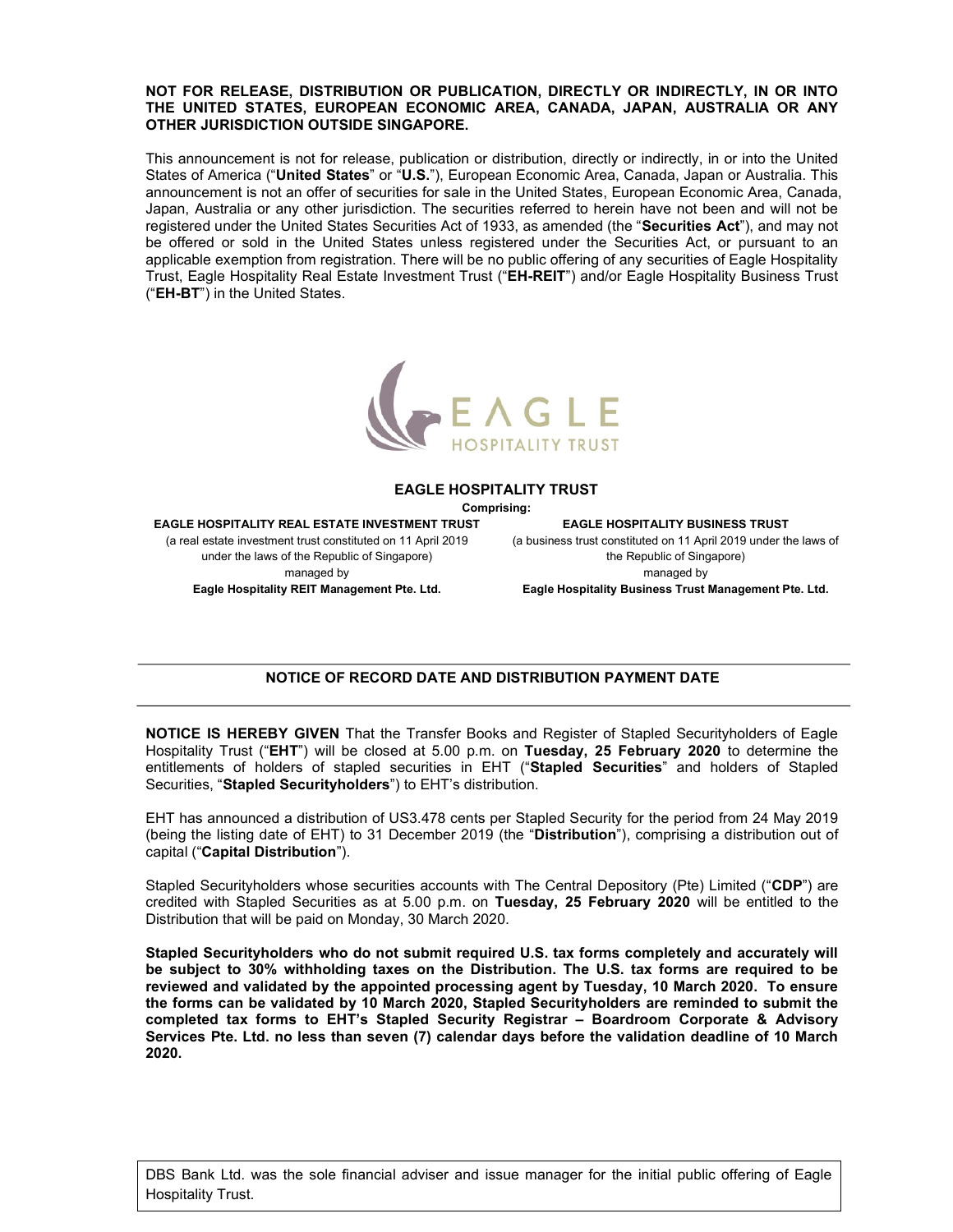The Capital Distribution represents a return of capital to Stapled Securityholders for Singapore income tax purposes and is therefore not subject to Singapore income tax. For Stapled Securityholders who are liable to Singapore income tax on profits from sale of Stapled Securities, the amount of capital distribution will be applied to reduce the cost base of their Stapled Securities for Singapore income tax purposes.

## IMPORTANT – DISTRIBUTION CURRENCY ELECTION

Registered Stapled Securityholders (other than CDP) and Stapled Securityholders whose Stapled Securities are held directly through CDP will receive their Distribution in Singapore dollars, unless Stapled Securityholders elect to receive their Distribution in U.S. dollars by submitting a completed "Distribution Election Notice" to EHT's Stapled Security Registrar, Boardroom Corporate & Advisory Services Pte. Ltd. (as indicated on the Distribution Election Notice) by Tuesday, 10 March 2020. No action is needed for Stapled Securityholders who wish to receive the Distribution in Singapore dollars.

For the Distribution to be paid in Singapore dollars, Eagle Hospitality REIT Management Pte. Ltd., as manager of EH-REIT (the "REIT Manager"), will make the necessary arrangements to convert the Distribution from U.S. dollars into Singapore dollars (taking into account the cost of exchange) at the prevailing market exchange rate. Neither CDP nor the REIT Manager will be liable for any damages or losses suffered by Stapled Securityholders howsoever arising from the conversion of the Distribution payable to each Stapled Securityholder from U.S. dollars into Singapore dollars. Save for approved depository agents (acting as nominees of their individual customers), each Stapled Securityholder may elect to receive the entire Distribution in either Singapore dollars or U.S. dollars and will not be able to elect to receive the Distribution in a combination of Singapore dollars and U.S. Dollars.

| Event                                                                                                                                                                                                                                                                                                                                                                                                                     | Date / Deadline                     |
|---------------------------------------------------------------------------------------------------------------------------------------------------------------------------------------------------------------------------------------------------------------------------------------------------------------------------------------------------------------------------------------------------------------------------|-------------------------------------|
| Stapled Securities will be traded ex-dividend                                                                                                                                                                                                                                                                                                                                                                             | 9.00 a.m. Monday, 24 February 2020  |
| Closure of EHT's Transfer Books and Register of<br><b>Stapled Securityholders</b>                                                                                                                                                                                                                                                                                                                                         | 5.00 p.m. Tuesday, 25 February 2020 |
| Stapled Securityholders are reminded to submit the<br>completed tax forms to EHT's Stapled Security<br>Registrar, Boardroom Corporate & Advisory<br>Services Pte. Ltd. no less than seven (7) days<br>before the validation deadline of 10 March 2020.<br>Stapled Securityholders who do not submit required<br>U.S. tax forms completely and accurately will be<br>subject to 30% withholding taxes on the Distribution. | 5.00 p.m. Tuesday, 10 March 2020    |
| Stapled Securityholders must complete and return<br>the Distribution Election Notice to EHT's Stapled<br>Security Registrar, Boardroom Corporate &<br>Advisory Services Pte. Ltd. (as indicated on the<br>Distribution Election Notice) in order to receive the<br>Distribution in U.S. dollars                                                                                                                           | 5.00 p.m. Tuesday, 10 March 2020    |
| Payment of Distribution                                                                                                                                                                                                                                                                                                                                                                                                   | Monday, 30 March 2020               |

### IMPORTANT DATES AND TIMES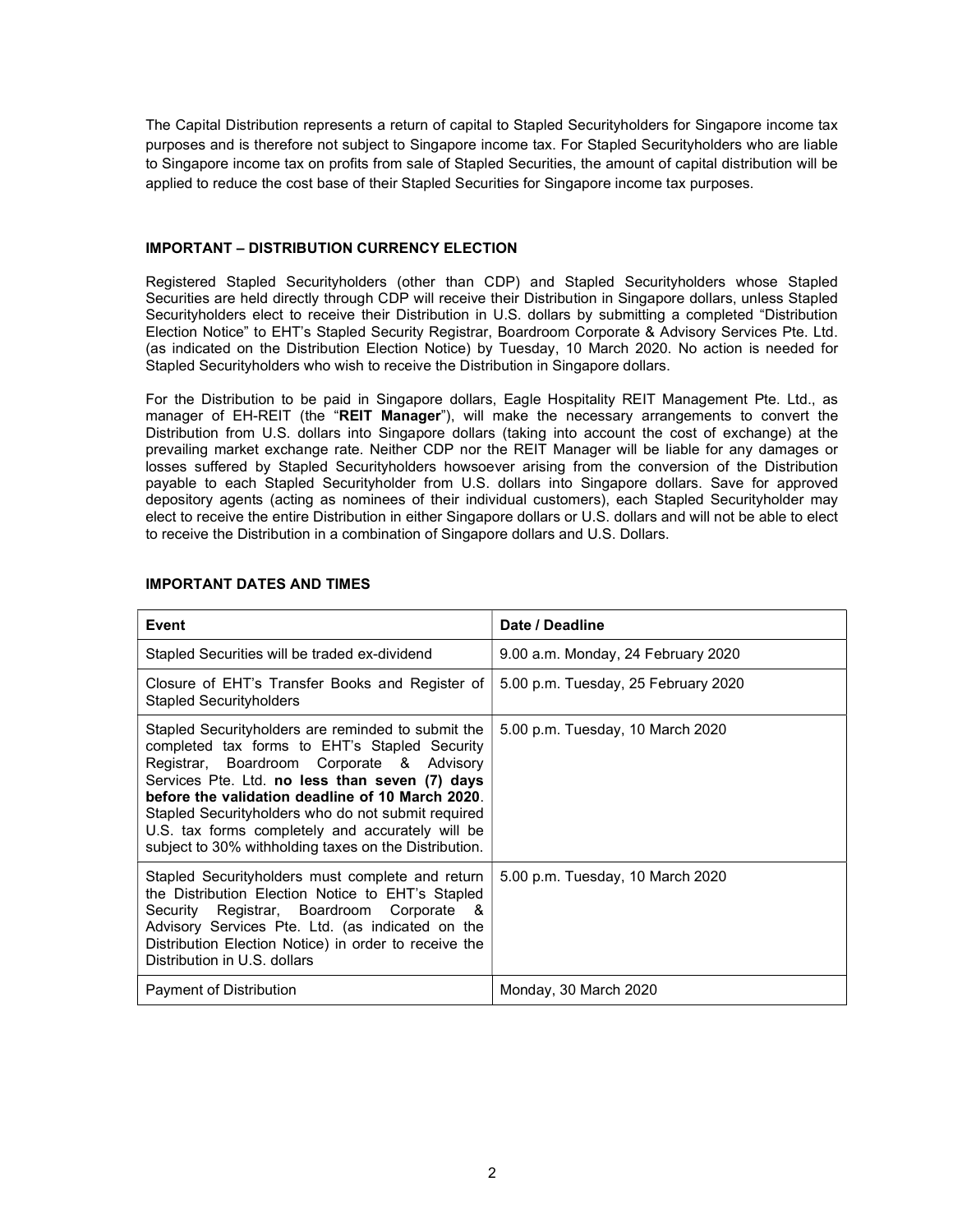For and on behalf of the Board

Salvatore Gregory Takoushian Executive Director and Chief Executive Officer

Eagle Hospitality REIT Management Pte. Ltd. (Company Registration No.: 201829789W) as manager of Eagle Hospitality Real Estate Investment Trust

Eagle Hospitality Business Trust Management Pte. Ltd. (Company Registration No.: 201829816K) as trustee-manager of Eagle Hospitality Business Trust

17 February 2020